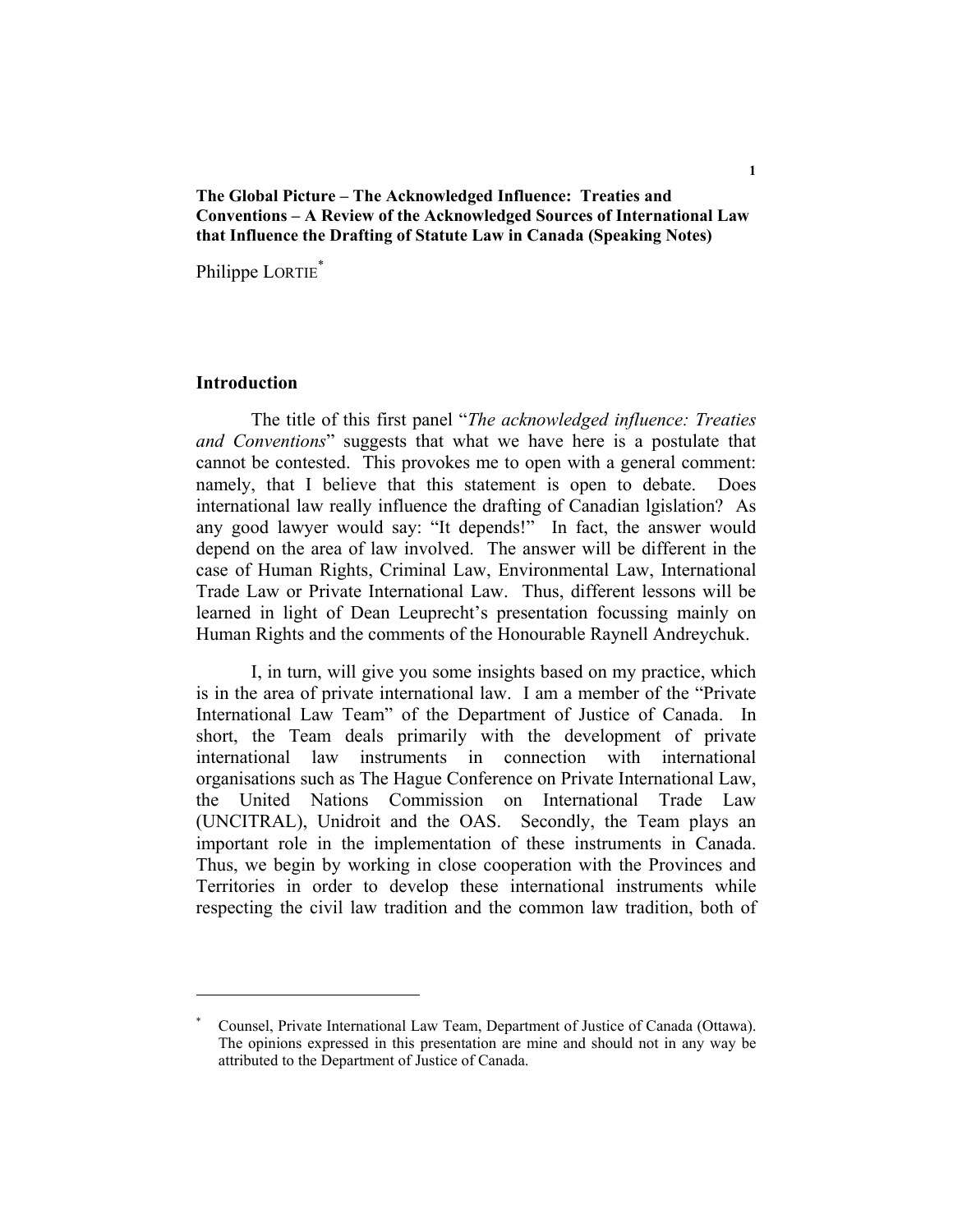which find expression in French and in English.<sup>1</sup> Secondly, we depend on the provinces and territories for the implementation within their borders of those instruments that fall under their jurisdiction.

 Generally, the objective of the instruments being developed is to harmonise substantive private law worldwide or, when this is impossible, to develop either rules governing the recognition and enforcement, between different States, of judicial decisions rendered under different systems of law or rules to determine the law that applies to a situation where the laws of different jurisdictions are applicable. You are probably familiar with the famous exam question that asks: "*A mother of French nationality gives birth to a girl on an Air Canada flight over the Atlantic between Casablanca and Montreal. The father is an American citizen. Air Canada leases the aircraft from a bank in Ireland, which is the owner of the aircraft. The aircraft is registered in Ireland. Which law will apply in determining the nationality of the daughter?"*

 In light of my area of expertise, the proposition that I will try to demonstrate is as follows: it appears that the influence of private international law instruments on the drafting of legislation in Canada is inversely proportionate to the level of development of domestic law. Then, conversely, the more developed the domestic law framework is, the more likely it is to influence the development of private international law instruments. This proposition is based on the following observation: international instruments in the area of private international law rarely initiate new rules of positive law. Let me explain: more often than not, private international law instruments transpose to the international level rules of positive law that already exist in the most highly developed legal frameworks.

 In order to demonstrate this, I will begin by analysing the influence on Canadian law of private international law instruments. I shall do this in light of three focal points: (1) I will examine the sources that create obligations in international law, such as treaties and conventions to which

<sup>1</sup> To this effect, provinces and territories are consulted and one representative of a Province or Territory with a Common Law tradition and one representative with a Civil Law background from Quebec are included in the Canadian Delegations to such negotiations.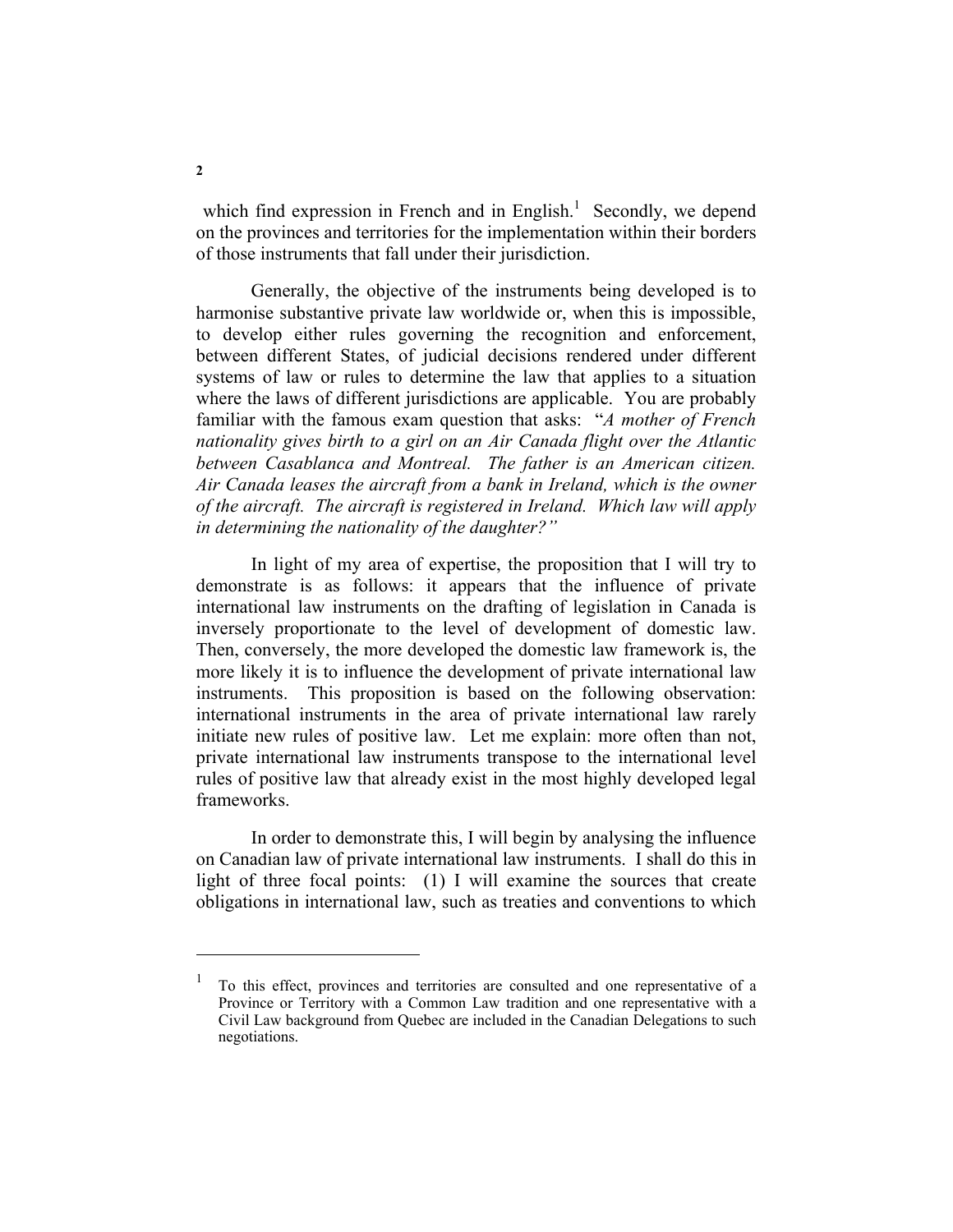Canada is a contracting party; (2) We will look at non-binding instruments such as model laws and legislative and contractual guides that are also developed by States within international organisations; (3) I will analyse the influence of international treaties and conventions to which Canada is not a contracting party. Throughout this demonstration, we will look at individual instances of influence on drafting conventions, terminology and the impact on positive law.

 The demonstration would not be complete without examining the influence of Canadian positive law on the development of international instruments. In this analysis, I will limit myself to specific examples.

# **Part I – Influence of International Law Sources on the Drafting of Legislation in Canada – the Private International Law Perspective**

### **Conventions and Treaties to which Canada is a Contracting Party**

 Private international law norms will most likely have an influence on Canadian law when that law is implemented. As you know, in order for a norm of international law to be applicable by a judge in Canada, the norm has to be part of Canadian law.<sup>2</sup> Generally speaking, in Canada, we give the force of law to conventions and treaties dealing with private international law through uniform implementing legislation. These laws are generally drafted by the Uniform Law Conference of Canada. However, there is an exception to this rule in the area of judicial cooperation in civil matters (*i.e*., the taking of evidence and the service of documents and legalisation). In this case, force of law is given to certain conventions through amendments to the Rules of Court, in the Provinces and Territories with a common law tradition, and by way of amendments to the Code of Civil Procedure in Quebec. Two types of legislation are used to implement private international law conventions and treaties.<sup>3</sup>

<sup>&</sup>lt;sup>2</sup> Customary international law is part of domestic unless there is unambiguous legislation or settled common law to the contrary.

<sup>&</sup>lt;sup>3</sup> Verdon, Christiane, "Le Canada et l'unification internationale du droit privé" (1994) 32 Can. Y.B. Int'l L. at 30; and Brownlie, Ian, *Principles of Public International Law*, 2nd ed. (Oxford: Clarendon Press, 1973) at 50.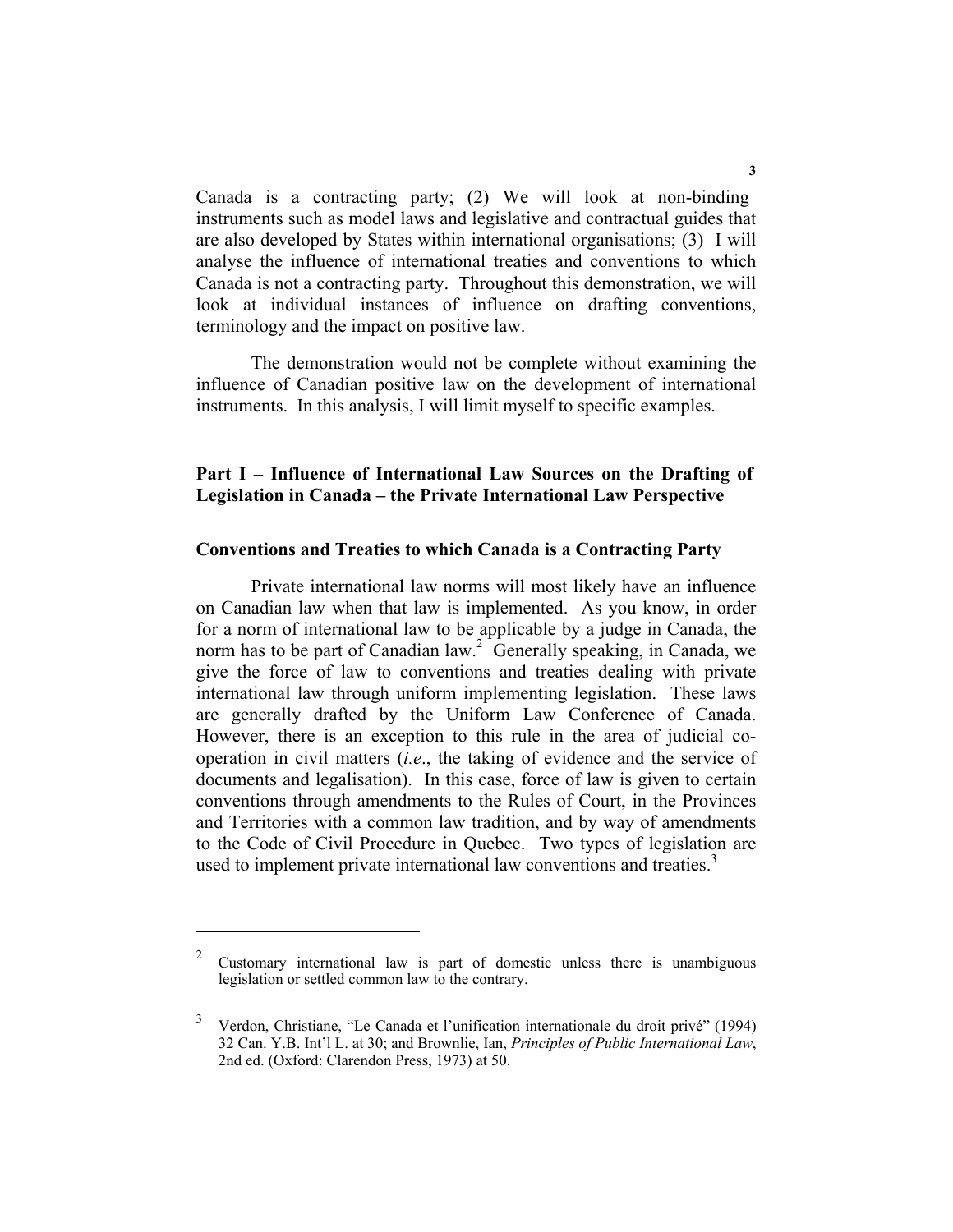First, in most cases the treaty can be incorporated in a short act, which expressly gives the force of law to the treaty or some of its provisions. The treaty or the provisions in question may be set out as a schedule to the  $act<sup>4</sup>$ . In this case, since the treaty or some its provisions will be reproduced as such in Canadian law, they will have an influence on substantive law, but no influence whatsoever on the drafting of legislation in general. In this regard, we note that there is little effect on terminology because the treaty will use neutral terms that have legal effect whatever the legal system into which they are transposed. Then, since the effect of the treaty is limited to a law of exception and not of general application, the treaty will have little influence on the positive law as a whole.

 Second, in other exceptional cases, the treaty may be implemented by an act that sets out its own substantive provisions equivalent to those contained the treaty but without directly enacting or referring to the treaty.<sup>5</sup> Again, the influence of the treaty on the drafting of Canadian law will be minimal. The equivalent provisions will be drafted in accordance with domestic legislative drafting conventions and the provisions will not generally be part of the law of general application but rather specific laws or laws of exception.

 Lately, however, we have noted that uniform acts prepared by the Uniform Law Conference of Canada to implement treaties tend to include provisions allowing for the interpretation of the treaty in Canadian law according to international law standards set out in the *Vienna Convention* 

<sup>4</sup> Verdon, *ibid*. For example the *Uniform Act on International Child Abduction* of the ULCC, 23B-2 or the *Settlement of International Investment Disputes Act*, ULCC (1997).

<sup>5</sup> Verdon, *ibid*. This possibility occurs when force of law is given to conventions in relation to judicial co-operation in civil matters by way of amendments to the Rules of Court or the Quebec Code of Civil Procedure. This situation also occurs in the area of criminal law as, for example, in the case of article 7(2.2) of the *Criminal Code* that implements the *Convention for the Suppression of Unlawful Acts against the Safety of Maritime Navigation*, opened for signature at Rome on March 10 1988.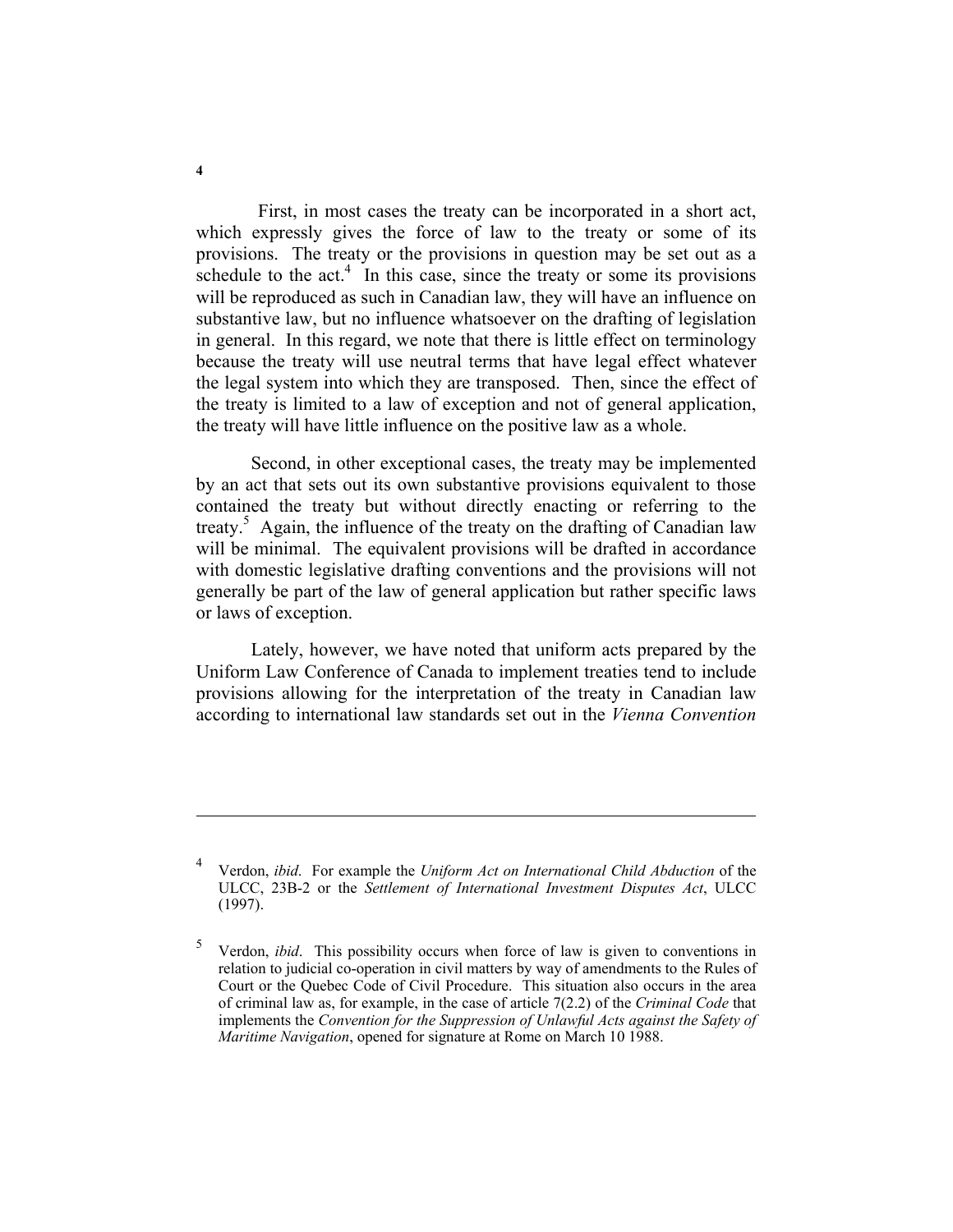*on the Law of Treaties*.<sup>6</sup> As a result, this Convention has an important influence on the general principles governing the interpretation of treaties in Canadian Law.

# **Non-binding Private International Law Instruments – Model Laws, Legislative and Contractual Guides**

 On occasion, in Canada we adopt or give effect in our law to international instruments that do not create international obligations, despite the fact that they have been developed within international organisations.

 The first example that comes to mind is that of model laws such as the *UNCITRAL Model Law on International Commercial Arbitration*. Again, the influence on drafting is tenuous because the model law has been reproduced unchanged in all Canadian jurisdictions except for Quebec where it has been implemented differently. However, in terms of positive law, the model law has opened the door to commercial arbitration all across Canada since 1986. Today, in light of the successes achieved with ADR, we can say that the adoption of the Model Law on Arbitration brought about a revolution. Our current experience with the adoption of the *UNCITRAL Model Law on Electronic Commerce* is very similar. It provides another contribution to positive law in Canada.

 Among other non-binding international instruments are legislative guides and guides for the drafting of contracts or the *Unidroit Principles of International Commercial Contracts*, which can be used as a legislative guide or a guide to draft contracts.<sup>7</sup> Apart from the legislative guide, these other instruments do not have a direct influence on the drafting of legislation as such. The legislative guide will propose wording or principles for the drafters but do not offer specific provisions such as those

<sup>6</sup> The *Vienna Convention on the Law of Treaties*, Can. T.S. 1980 No. 37, cf. Article 31 in relation to the general rule of interpretation and Article 32 in relation to Supplementary means of interpretation.

<sup>7</sup> The Unidroit Principles can also be used as an interpretation tool for arbitrators in interpreting a contract.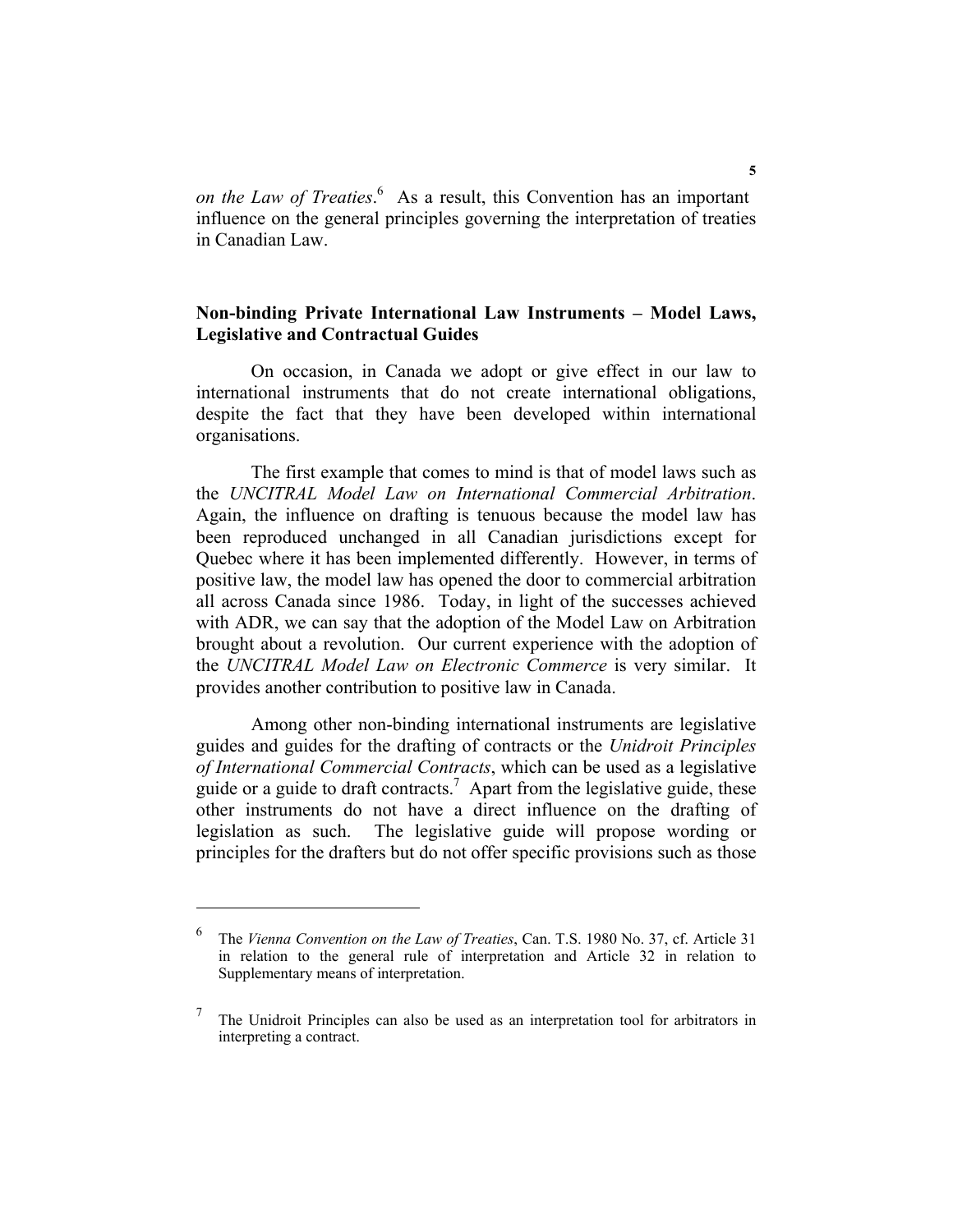found in a model law. When drafting norms based on the guide, the drafter will use the drafting principles specific to his or her own system.

### **Conventions and Treaties to which Canada is not a contracting party**

 Let us now come back to our first sources of international law: treaties and conventions. We shall examine the influence of treaties to which Canada is not a contracting party. Indeed, there is no need to wait for a State to become a contracting party to a treaty in order to incorporate the treaty into domestic law. The only difficulty in doing so is a lack of transparency and publicity vis-à-vis our international partners. Indeed, how will our partners know that a treaty has been incorporated in Canada without Canada being a contracting party to it? Quebec has taken this approach. More than 30 provisions out of 92 in Book X of the Civil Code of Quebec dealing with private international law are inspired by treaties to which Canada is not a party. This is a very important influence on positive law.<sup>8</sup> However, we do not find any influence on drafting as such. I have not encountered such an approach in common law jurisdictions. The reason for this absence of influence is probably the fact that common law drafters are more influenced by case law than treaties in developing their policies.

Further to this analysis, apart from the example of the Civil Code of Quebec and the example of model laws, it seems that private international law instruments have little influence on the drafting of laws in Canada in terms of the drafting conventions and terminology used. Equally, the impact on positive law will be limited except once again in the case of the Civil Code of Quebec and the model laws. After this first analysis, let us take a quick look at the opposite situation.

## **Part II – Influence of Canadian Positive Law on the Development of International Instruments**

<sup>8</sup> *Cf*. the *1980 Rome Convention on the Law Applicable to Contractual Obligations* and a good number of conventions from The Hague Conference on Private International Law.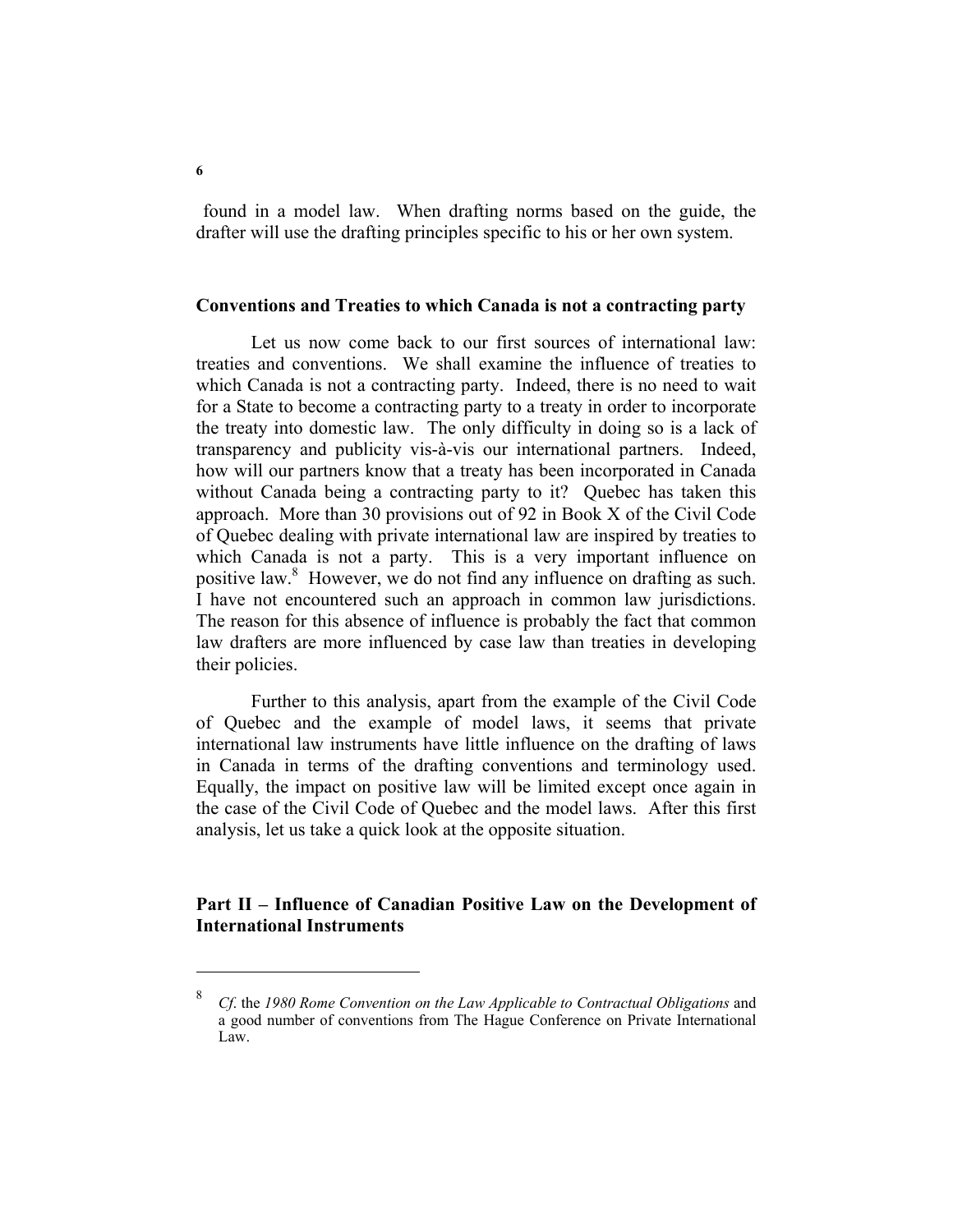Does Canadian domestic positive law influence the development of private international law instruments? It appears that it does. Does it influence this development to any great extent and does it influence it as much as it could? That remains to be seen. It has only been 30 years since Canada became involved in this area. Our experience is still relatively new. However, it is certain that Canada has all the tools it needs to influence the development of private international law instruments.

 Firstly, we note that Canada has a modern framework of private law that is even at the cutting edge in many areas such as personal property security. Secondly, Canada is one of the few States where the civil law tradition and the common law tradition coexist in a single country. Furthermore, those traditions are practised in both English and French, which are the two languages used in most of the organisations where such norms are developed. Thus, we use the same legal language as 90% of countries. In addition, we are the only country with a capacity to interpret these two legal traditions simultaneously and we are in an ideal position to compare them in either French or English. This is what we commonly refer to as bilingual and bijural legal drafting. Finally, we are fortunate to have in Quebec a modern Civil Code that has benefited from the common law environment in which it developed. When necessary, the Civil Code has adapted itself to this common law environment.

#### **The Influence on Positive Law**

 In recent years on the international scene, Canada has taken advantage of the common law principles that have counterparts in the civil law. Let us examine a couple of examples. Because it is familiar with the concepts of both "la fiducie" and the trust, Canada played a key role in the development of the *1985 Hague Convention on the Law Applicable to Trusts and on their Recognition*. Indeed, because this Convention was aimed at civil law States that were not familiar with the concept, the country that was best placed to interpret it to the civil law States was Canada. Because of its knowledge of both movable hypothecs and personal property securities, Canada is playing a similar role in the development of a *Convention on International Interests in Mobile Equipment* and a *Protocol on matters specific to Aircraft Equipment* both being prepared in co-operation by Unidroit and ICAO. In the lastmentioned case, Canada is a pioneer in this area, especially with regard to the civil law aspect. Canada is also a pioneer in the development of the